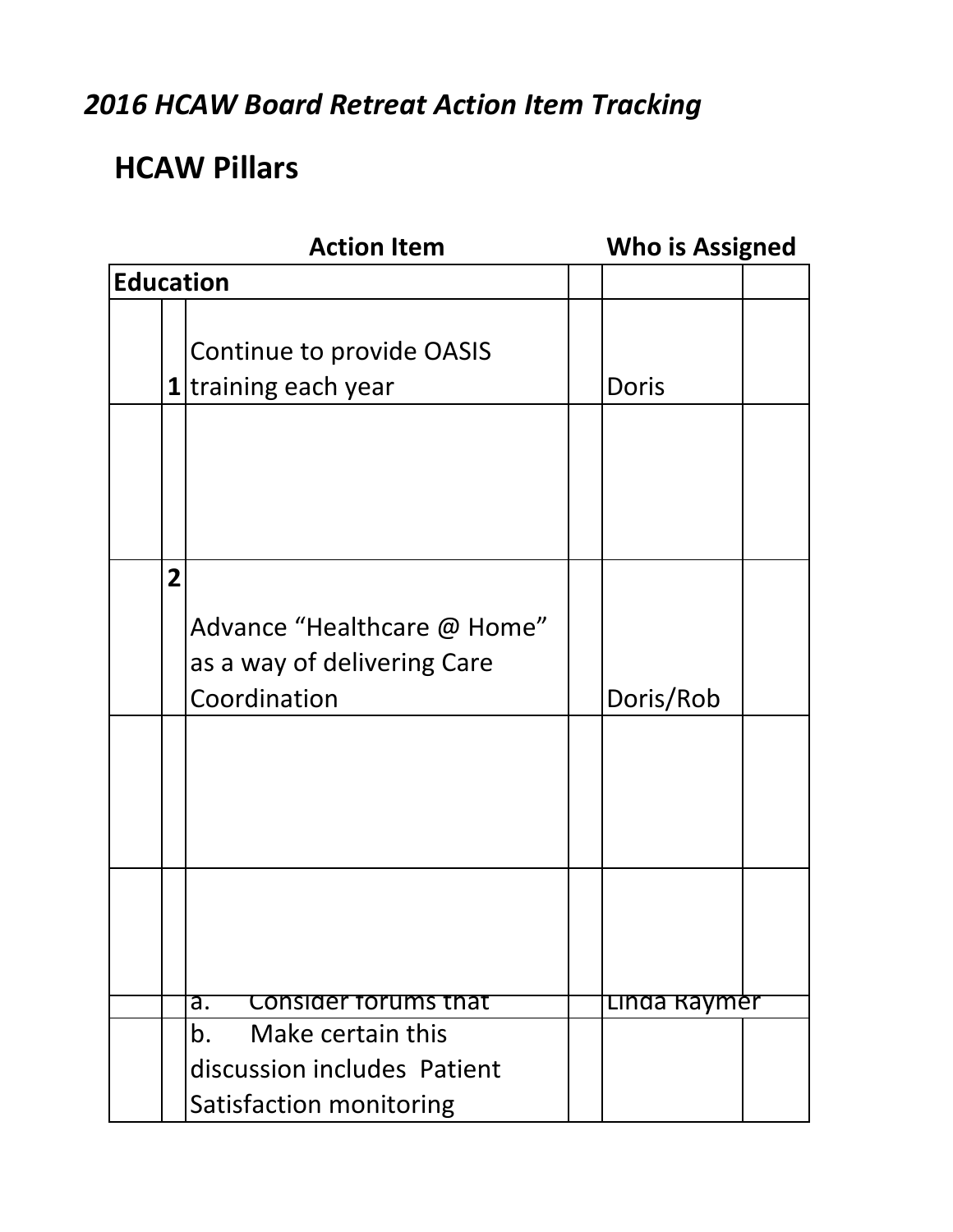| $\overline{\mathbf{3}}$ | <b>Provide Mandated Mental</b>                           |                        |  |
|-------------------------|----------------------------------------------------------|------------------------|--|
|                         | <b>Health/Suicide Prevention</b>                         | <b>Doris</b>           |  |
|                         |                                                          |                        |  |
|                         |                                                          |                        |  |
|                         | 4 Provide VBP phase II education                         | Doris                  |  |
|                         | <b>Community</b>                                         |                        |  |
|                         |                                                          |                        |  |
|                         | <b>Action Item</b><br><b>Bullding value for all Home</b> | <b>Who is Assigned</b> |  |
| $\overline{1}$          | (Health) based services (for                             |                        |  |
|                         | members and non-members                                  |                        |  |
|                         | alike)                                                   | Rob/Doris              |  |
|                         | > Use building value as a                                |                        |  |
|                         | <b>Strategy to Build Membership</b>                      | John                   |  |
|                         |                                                          |                        |  |
|                         |                                                          |                        |  |
|                         |                                                          |                        |  |
|                         |                                                          |                        |  |
|                         |                                                          |                        |  |
|                         |                                                          |                        |  |
|                         | ਾ                                                        |                        |  |
|                         | of building membership to                                |                        |  |
|                         | generate money for the                                   |                        |  |
|                         | association                                              |                        |  |
|                         |                                                          |                        |  |
|                         |                                                          |                        |  |
|                         |                                                          |                        |  |
|                         |                                                          |                        |  |
|                         |                                                          |                        |  |
|                         |                                                          |                        |  |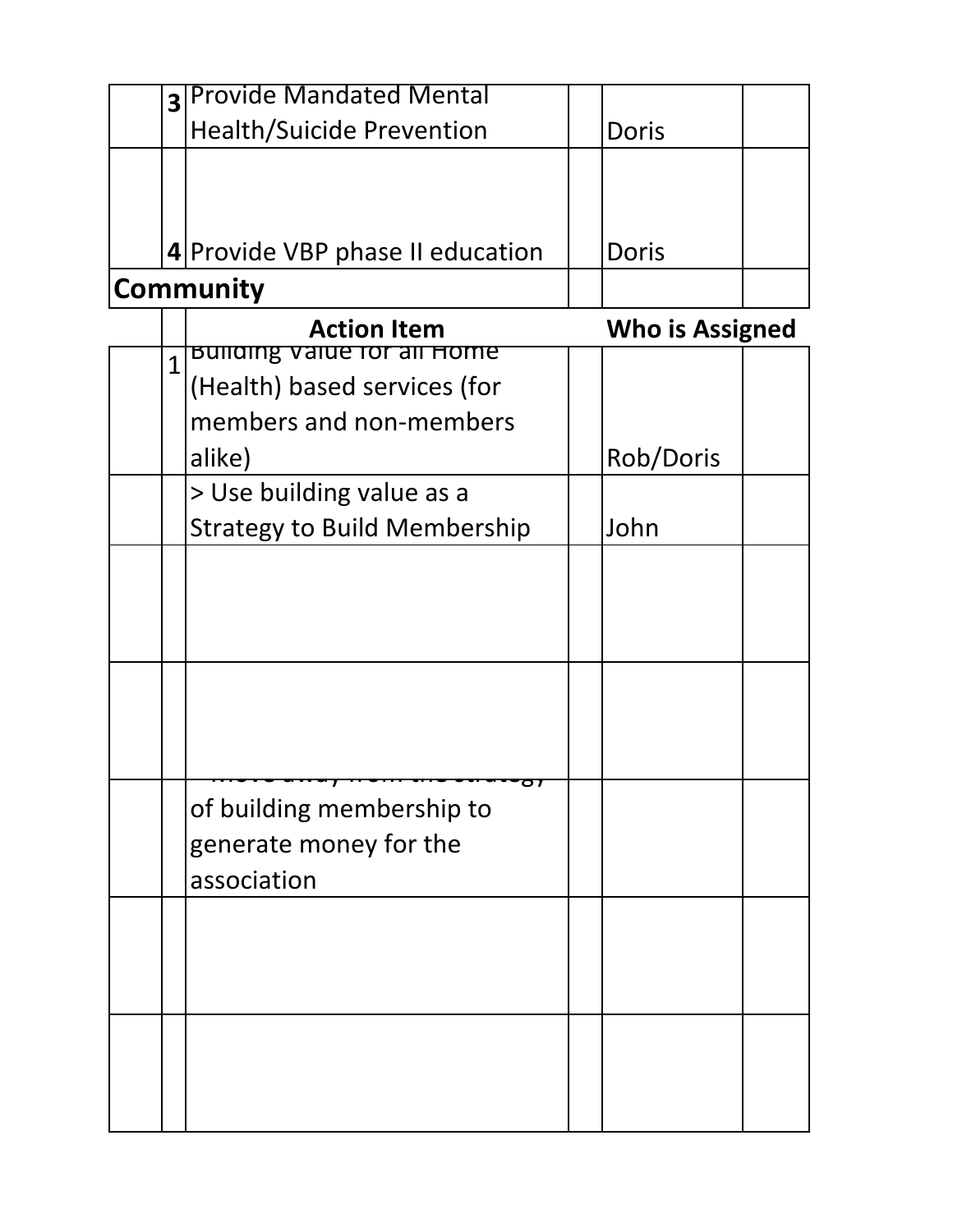|  | Determine how HCAW defines         |                 |  |
|--|------------------------------------|-----------------|--|
|  | 2 Community                        | TBD             |  |
|  | > Be inclusive of Independent      |                 |  |
|  | providers - individuals            |                 |  |
|  | 3   incident Annual Meeting with   |                 |  |
|  | <b>Washington Home Care</b>        |                 |  |
|  | Association and the Washington     |                 |  |
|  | <b>Hospice and Palliative Care</b> |                 |  |
|  | Association.                       | Doris/Brian/Rob |  |
|  | projected date so the              |                 |  |
|  | appropriate planning can take      |                 |  |
|  | place.                             |                 |  |
|  | <b>Advocacy</b>                    |                 |  |

|  | <b>Action Item</b>                                           | <b>Who is Assigned</b> |  |
|--|--------------------------------------------------------------|------------------------|--|
|  |                                                              |                        |  |
|  | Focus on increasing the<br>participation of Providers in the |                        |  |
|  | legislative advocacy efforts                                 | eslie                  |  |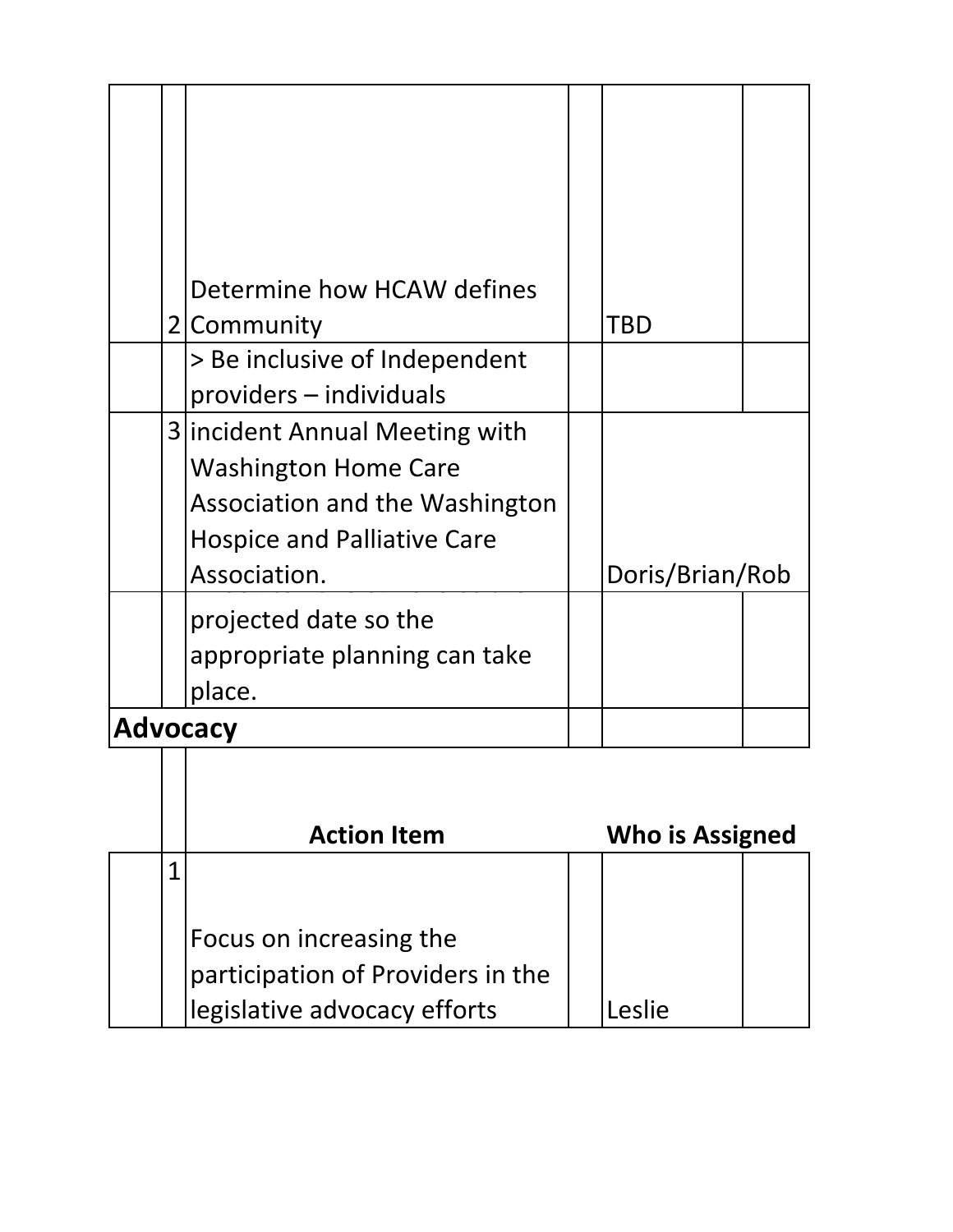| 2              |                                     |                   |  |
|----------------|-------------------------------------|-------------------|--|
|                |                                     |                   |  |
|                | <b>Medicaid Access issues</b><br>1. |                   |  |
|                | such as Total Reimbursement;        |                   |  |
|                | Reporting to the Legislature &      |                   |  |
|                | Face to Face                        | Leslie/Doris      |  |
|                | In Home Service Rule-making -       |                   |  |
| 3 <sup>1</sup> | advocacy                            | Leslie/Doris/Donn |  |
|                | 4 Participate in Policy Committee   | Donna             |  |
|                | Does particiapation in the local    | Linda?            |  |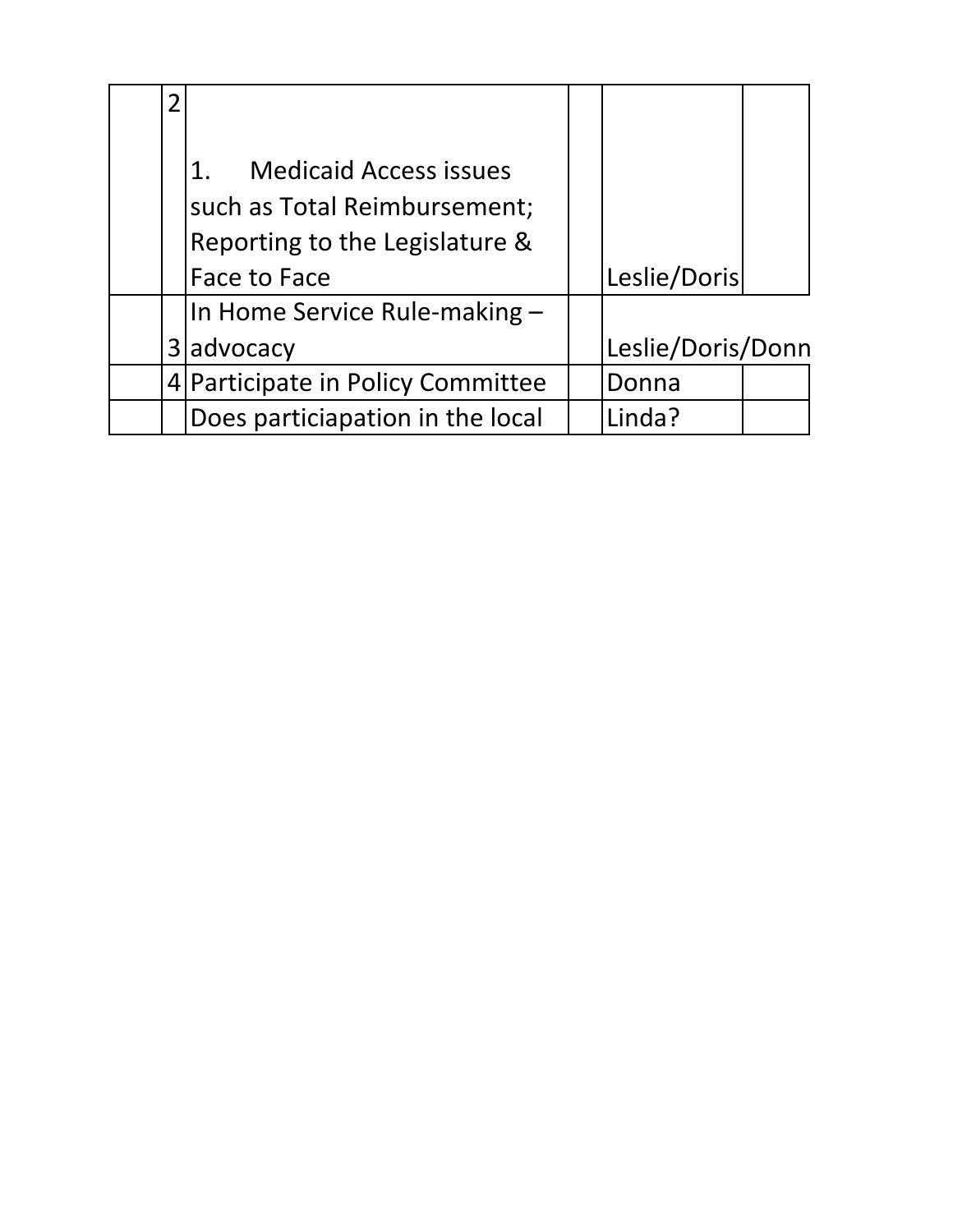# **Next Report**

| <b>Action Taken</b>                                                                                                              | Due |
|----------------------------------------------------------------------------------------------------------------------------------|-----|
|                                                                                                                                  |     |
| Scheduled with OA for June 2017:<br>site will be Wesley Homes                                                                    |     |
|                                                                                                                                  |     |
| Board members to promote<br>within their own agencies and to<br>medicare certified "adoptees."                                   |     |
| to determining how to promote<br>this concept as a Board and what<br>that means for our association.<br>How can we embrace "home |     |
| Broaden the concept and scope of<br>Healthcare at home through<br>presentations at the annual<br>conference                      |     |
| <u>.n members at the </u><br>annual meeting, during Board<br>outreach to adoptees, during the<br>networking session at the       |     |
| How/where to have this Forum:                                                                                                    |     |
| Board to further define/clarify                                                                                                  |     |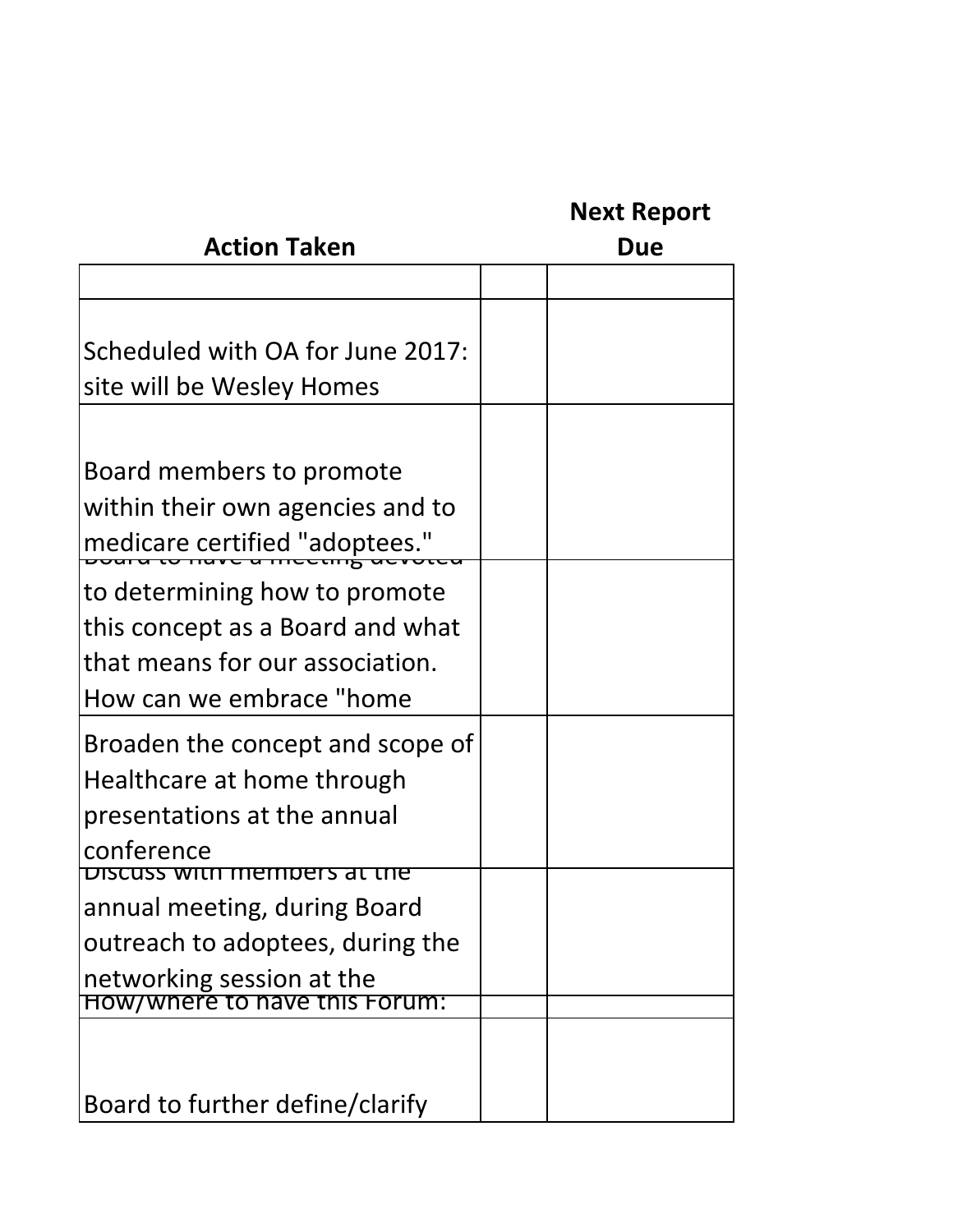| Scheduled for October 27         | completed10/27 |
|----------------------------------|----------------|
| <b>Coordination with NAHC:</b>   |                |
| tentatively planned for first    |                |
| quarter of next year.            |                |
|                                  |                |
| <b>Action Taken</b>              | Due            |
| Use next on site meeting: Board  |                |
| to define "value" to members.    |                |
| How to demonstrate and convey.   |                |
| Incorporate messaging into       |                |
| renewal process:                 |                |
| Each Board member to write a     |                |
| testimonial statement about the  |                |
| value of membership              |                |
| one new member and one           |                |
| prospective member. Adoption     |                |
| includes monthly contact of each |                |
|                                  |                |
| Incorporate messaging into       |                |
| renewal process                  |                |
|                                  |                |
|                                  |                |
|                                  |                |
|                                  |                |
|                                  |                |
|                                  |                |
|                                  |                |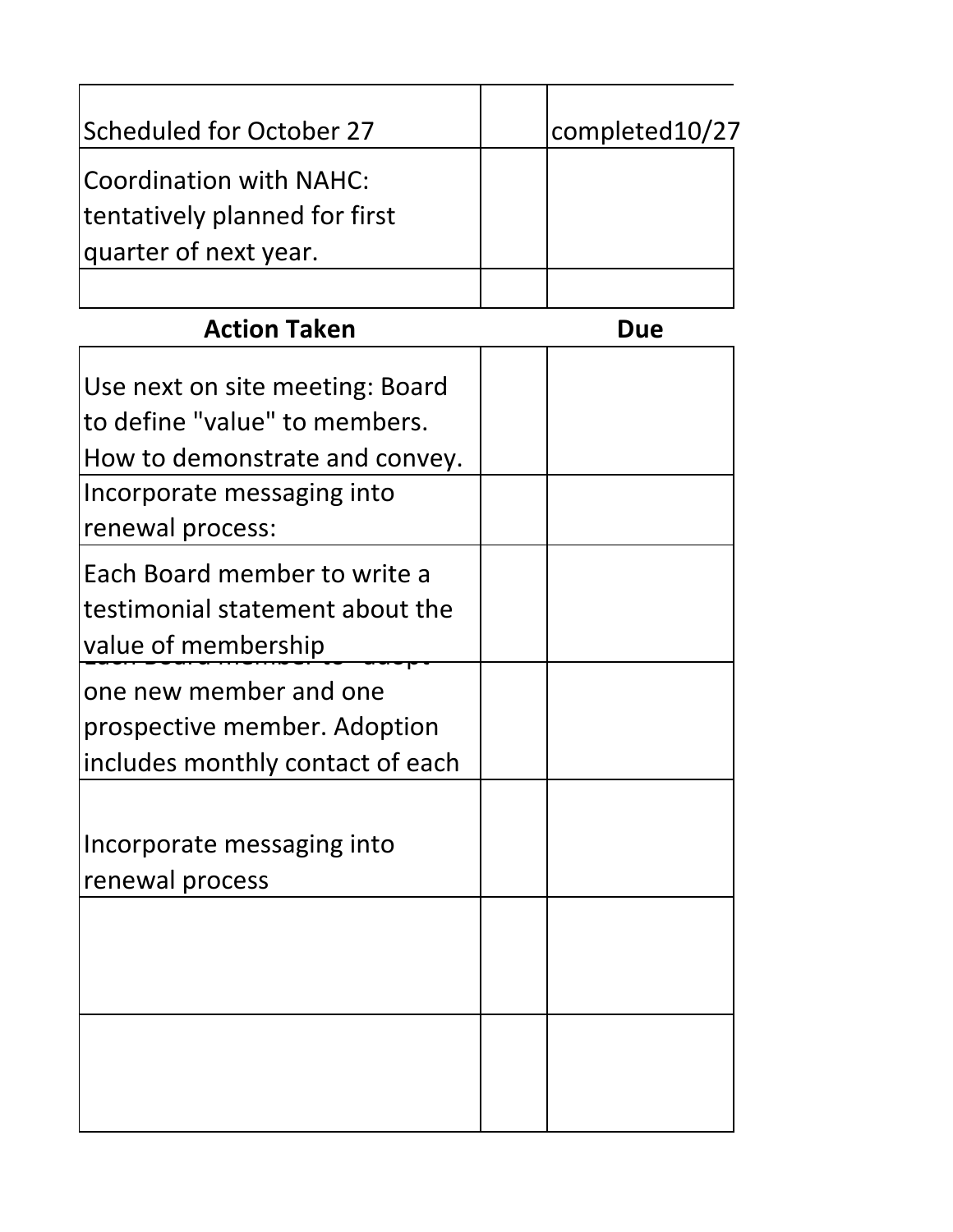| include all members, potential<br>members and current and<br>potential external partners,<br>supporters and benefactors?<br>How do we interact with different<br>"communities" and what is our<br>priority? |  |
|-------------------------------------------------------------------------------------------------------------------------------------------------------------------------------------------------------------|--|
|                                                                                                                                                                                                             |  |
|                                                                                                                                                                                                             |  |
|                                                                                                                                                                                                             |  |
| Plan a meeting before the first of<br>the year                                                                                                                                                              |  |
|                                                                                                                                                                                                             |  |

|                     | <b>Next Report</b> |
|---------------------|--------------------|
| <b>Action Taken</b> | <b>Due</b>         |
|                     |                    |
|                     |                    |
|                     |                    |
|                     |                    |
|                     |                    |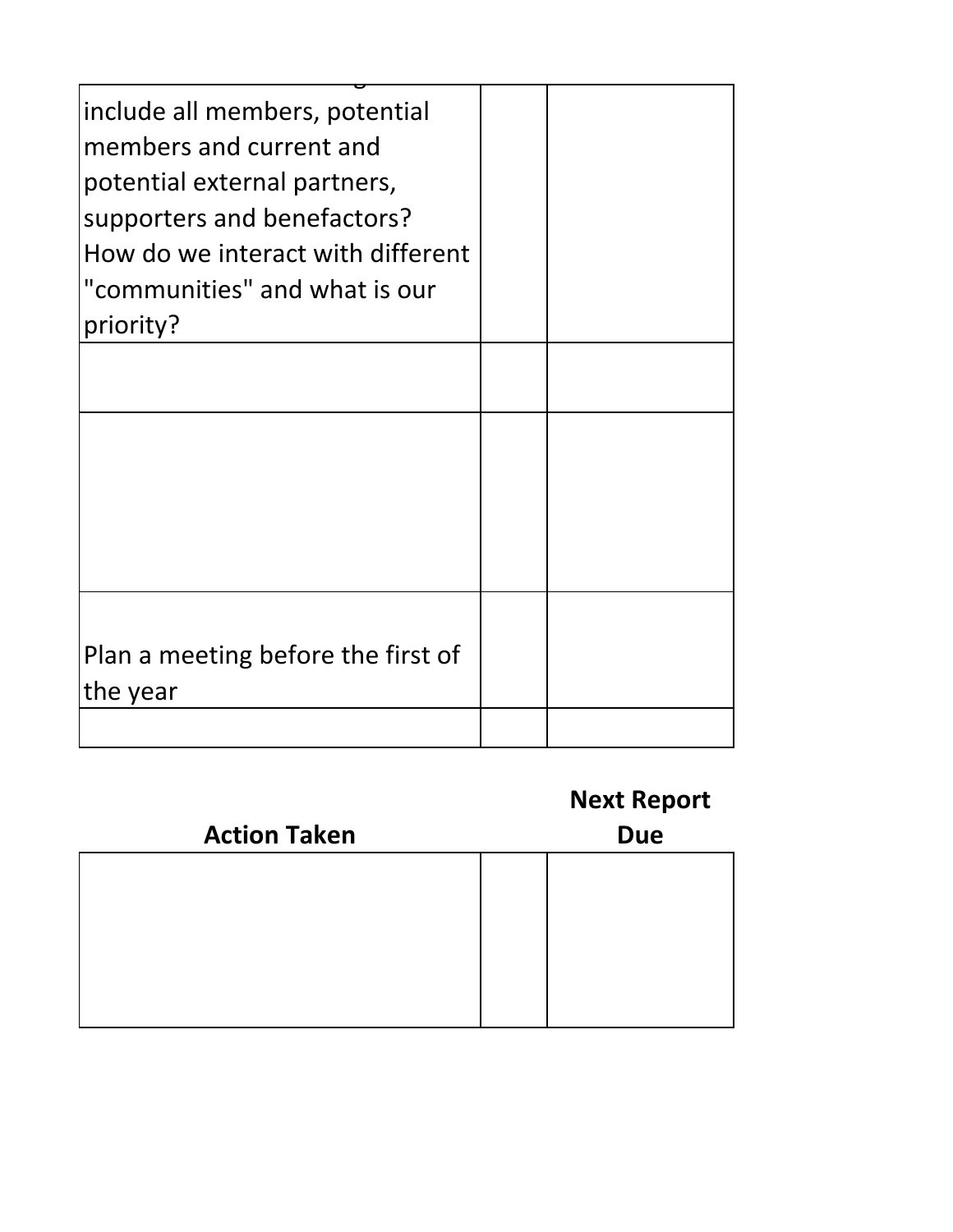| a                                 |  |
|-----------------------------------|--|
|                                   |  |
| I would be willing to continue to |  |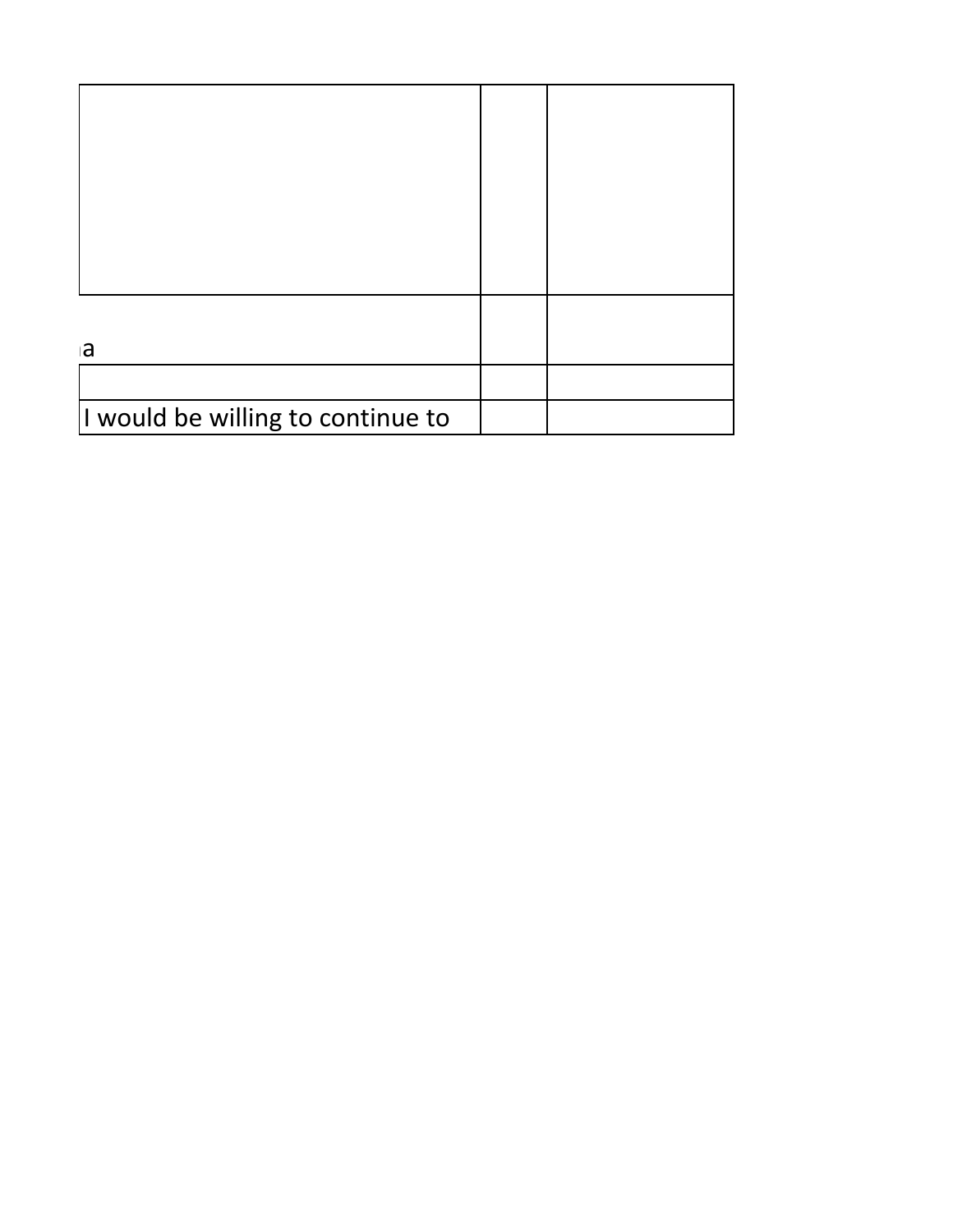| Date: 11/18/2016 |                                                                | <b>Time:</b> 9:00 a.m. $- 2$ p.m.                                                                                                                                                                                                                                                                                                                                                                                                                                                                                                                                                                                                                                                                                                                                                                                                                                                 | Location: on site: Kindred Kent office |                                                                                          |  |
|------------------|----------------------------------------------------------------|-----------------------------------------------------------------------------------------------------------------------------------------------------------------------------------------------------------------------------------------------------------------------------------------------------------------------------------------------------------------------------------------------------------------------------------------------------------------------------------------------------------------------------------------------------------------------------------------------------------------------------------------------------------------------------------------------------------------------------------------------------------------------------------------------------------------------------------------------------------------------------------|----------------------------------------|------------------------------------------------------------------------------------------|--|
| <b>TIME</b>      | <b>TOPIC</b>                                                   | <b>DISCUSSION</b>                                                                                                                                                                                                                                                                                                                                                                                                                                                                                                                                                                                                                                                                                                                                                                                                                                                                 | <b>PLAN OF ACTION</b>                  | <b>RESPONSIBLE</b>                                                                       |  |
| $9:00$ a.m.      | Call to order<br>Minutes of last mtg<br>Doris/Leslie contracts | Roll call and review agenda for the day.<br>In attendance: Rob, Doris, Marilou, Sam, Kyle, Greg,<br>Linda, John, Melissa, & Brent via phone<br>Rob moved and Sam seconded that minutes be<br>approved as distributed. Motion passed.<br>Contracts reviewed:<br>Rob reviewed Doris's agreement and opened-up for<br>discussion among the board.<br>Greg to move<br>Marilou to second<br>approve the agreement with Doris as corrected. Exec<br>Committee to bring back a recommendation for future<br>consideration for a change in compensation. Motion<br>carried.<br>Salary increase TBD<br>Rob then reviewed Leslie's agreement as the Lobbyist<br>for HCAW and opened it to discussion by the Board.<br>Legislative reports are great for the board.<br>Sam to move<br>Marilou to second<br>approve Leslie's agreement for 2 years. Motion<br>carried.<br>Salary increase TBD | Review and Approve                     | Rob<br>Board (Doris and Leslie leave the<br>meeting for this discussion)<br>Mike/Larissa |  |
|                  | Financials                                                     | Financials reviewed<br>Greg to move<br>Kyle to second<br>Motion approved.<br>Question about whether funds on deposit could be<br>redirected to the PAC. Will it jeopardize the 501c6?<br>Research needed to determine what the options are for<br>supporting PAC with current funds/dues. Separate<br>nonprofit specifically for PAC purposes? Other<br>options?<br>Put on the membership form to donate less that 20%?<br>Event to raise funds to raise for the PAC?                                                                                                                                                                                                                                                                                                                                                                                                             |                                        |                                                                                          |  |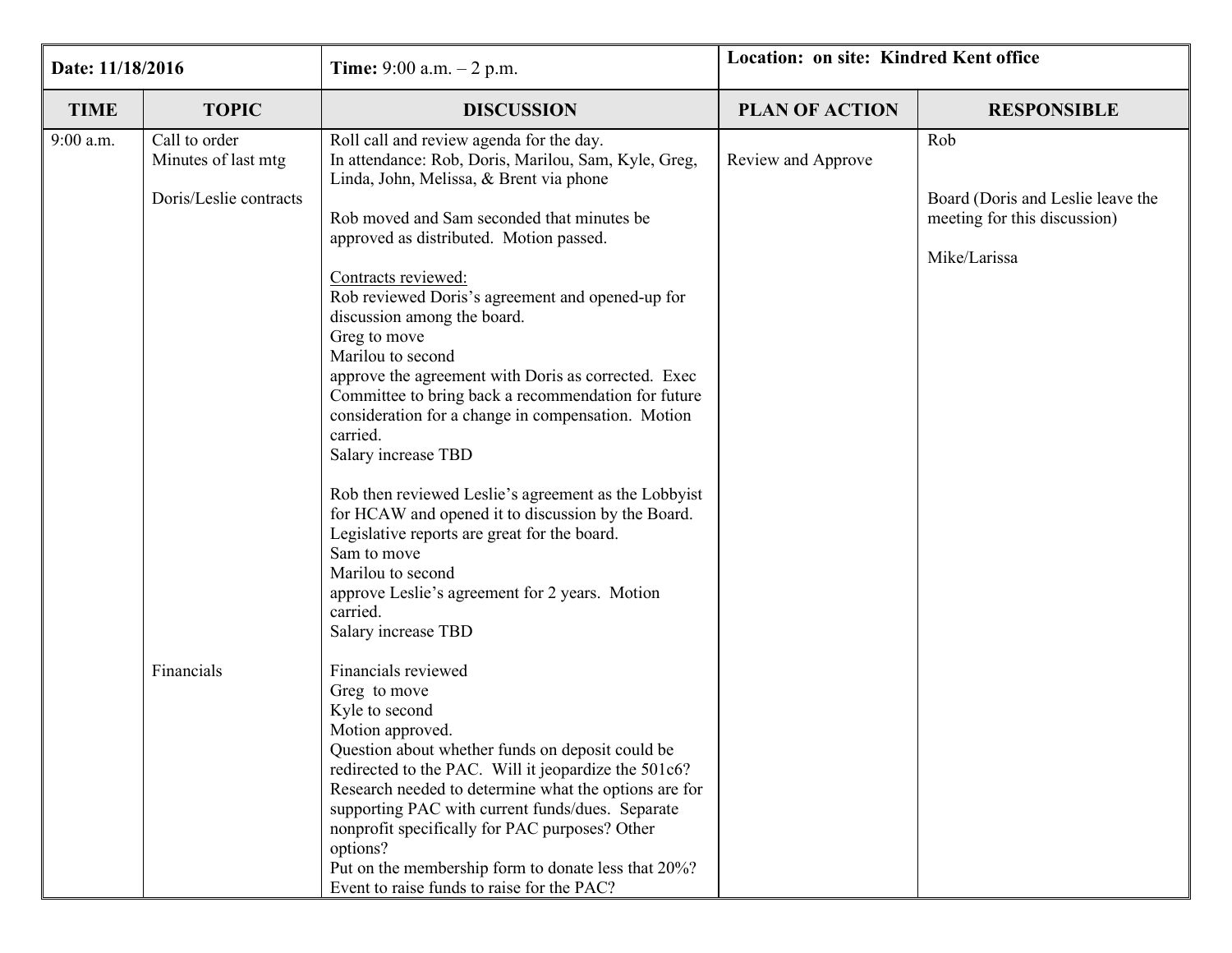|              |                        | Discuss with Peterson legality of what we can use.<br>Use some funds to sponsor more people to go to<br>Washington DC                                                                                                                                                                                                                                                                                                                                                                                                                                                                                                                                                                                                                                                                                                                                                                         |                    |         |
|--------------|------------------------|-----------------------------------------------------------------------------------------------------------------------------------------------------------------------------------------------------------------------------------------------------------------------------------------------------------------------------------------------------------------------------------------------------------------------------------------------------------------------------------------------------------------------------------------------------------------------------------------------------------------------------------------------------------------------------------------------------------------------------------------------------------------------------------------------------------------------------------------------------------------------------------------------|--------------------|---------|
| $10:00$ a.m. | Website and FB         | How to access board and meeting info<br>How to submit items to FB or interact on Forums<br>Melissa lead the Board through a review of the website<br>and what can be found there, specifically board<br>documents which are accessible only if members are<br>logged in.<br>Forums on the site were then reviewed. All were<br>encouraged to subscribe to the Forums. Those who<br>subscribe receive an email when there are new posts to<br>that Forum.<br>Proposal to encourage the members to follow and<br>tweet to @hcaw42.<br>Proposal to create shirts that could be sold to the<br>membership at the conference.                                                                                                                                                                                                                                                                      | Provide tutorial   | Melissa |
| 10:20        | <b>Board Scorecard</b> | What do Board members expect of themselves and each<br>other?<br>Score card discussed. Need for more accountability by<br>each board member and for the exec committee to hold<br>members accountable.<br>Positive accountability piece<br>Suggested defined tasks for board members<br>Set due dates and expectations for follow through on<br>great brainstorming ideas.<br>Need to be better about identifying initiatives, outcomes<br>and timelines.<br>Proposal to have more in person meetings<br>Suggested to have the option to meet in person for the<br>conference call at a local office.<br>Proposed and agreed on to reimburse Donna & Gretchen<br>for air fare to attend in-person board meetings.<br>Proposal to use google share docs and forums for real<br>time updating, sharing and discussing.<br>Suggested possibly have Rob do evaluations with each<br>board member. | Create a scorecard | Rob     |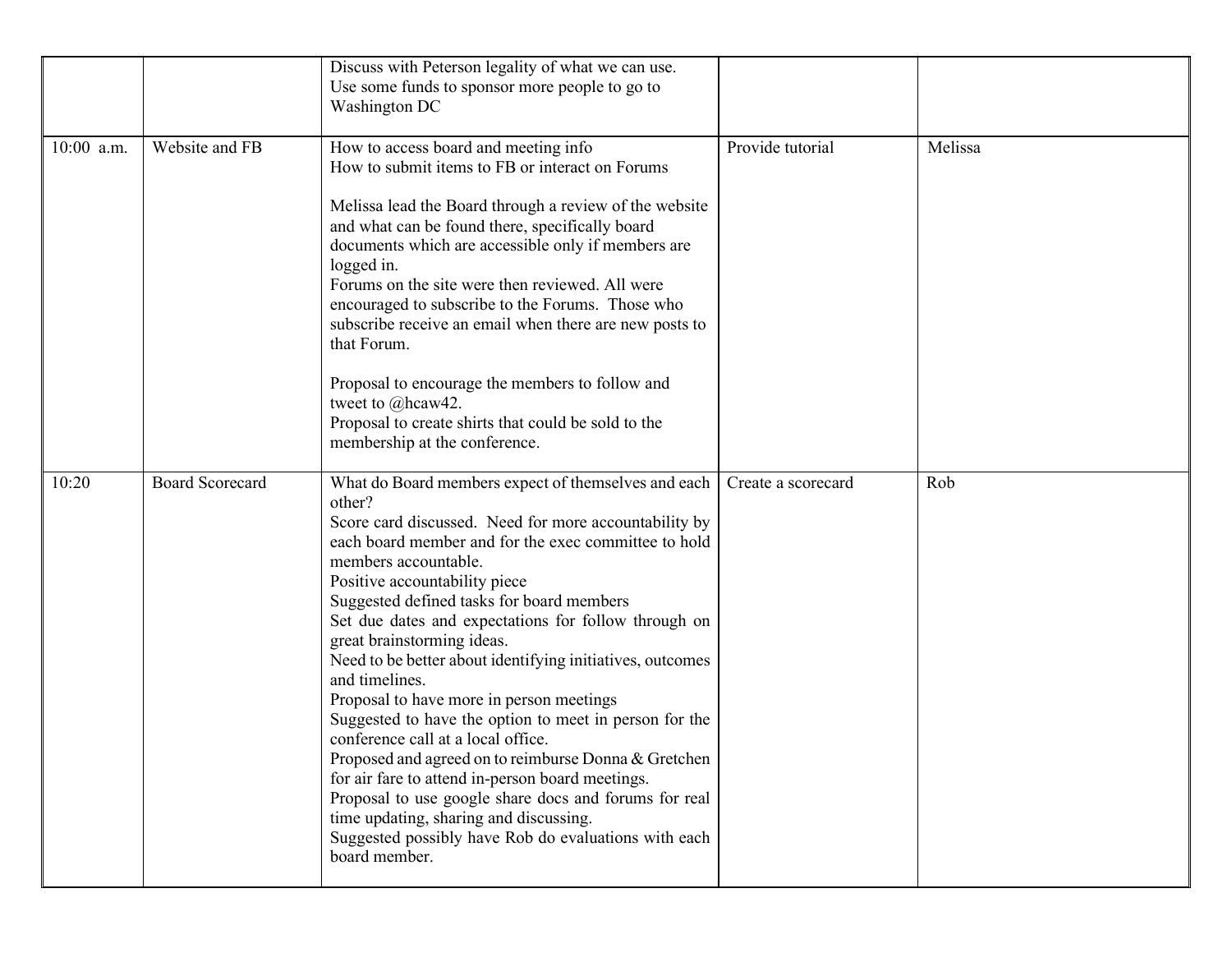| 11:00 | Legislative update | Anticipate bi-partisan battles over where to get the                                                                | Identify new members to | All      |
|-------|--------------------|---------------------------------------------------------------------------------------------------------------------|-------------------------|----------|
|       |                    | revenue needed to cover \$14 billion. Looking like they<br>will attack the loop-holes rather than create new taxes. | recruit for activities  |          |
|       |                    | Future of Affordable Care Act could have significant                                                                |                         |          |
|       |                    | consequences in Washington.                                                                                         |                         |          |
|       |                    | Due to revenue shortfall the session doesn't look                                                                   |                         |          |
|       |                    | favorable to advancing any Home Healthcare<br>initiatives.                                                          |                         |          |
|       |                    | Full report posted to Board section on website.                                                                     |                         |          |
|       |                    | Leslie's highest priority moving forward is how to                                                                  |                         |          |
|       |                    | enact the full plan out of the Budget Proviso that                                                                  |                         |          |
|       |                    | allowed the \$10.00 per hour increase that was allowed<br>for last year.                                            |                         |          |
|       |                    | Proposal: rather than focusing on the legislature                                                                   |                         |          |
|       |                    | HCAW should focus on the Managed Care                                                                               |                         |          |
|       |                    | Organizations so they can continue to deliver coverage                                                              |                         |          |
|       |                    | and care to the clients they serve.                                                                                 |                         |          |
|       |                    |                                                                                                                     |                         |          |
|       | Member resources   | How to engage new members in the work and action                                                                    |                         |          |
|       |                    | plans. Who are the new members?                                                                                     |                         |          |
|       |                    | Provide mentorship for new members by a board                                                                       |                         |          |
|       |                    | member. Assist them in getting engaged.                                                                             |                         |          |
| 11:30 | Action plan        | Reviewis it still current?                                                                                          |                         | Rob/John |
|       |                    | Committees- should make use of the committees for                                                                   |                         |          |
|       |                    | actions plans.                                                                                                      |                         |          |
|       |                    | Ed committee for all education not just conference<br>1. Should ED committee recommend goals &                      |                         |          |
|       |                    | initiatives<br>supplement<br>for<br>board<br>$\overline{\phantom{a}}$                                               |                         |          |
|       |                    | recommended goals                                                                                                   |                         |          |
|       |                    | Policy committee for all advocacy                                                                                   |                         |          |
|       |                    | 1. Active committee but not formal connection to                                                                    |                         |          |
|       |                    | board. Should there be? How should it look?                                                                         |                         |          |
|       |                    | During session immediate turn around                                                                                |                         |          |
|       |                    | 3. "Hot Team" during session (Leslie, Doris,<br>Donna)                                                              |                         |          |
|       |                    | 4. Consider change of policy committee meeting                                                                      |                         |          |
|       |                    | time – possibly early Friday morning $\omega$ 8:30                                                                  |                         |          |
|       |                    | Community                                                                                                           |                         |          |
|       |                    | 1. All board members attend hill day                                                                                |                         |          |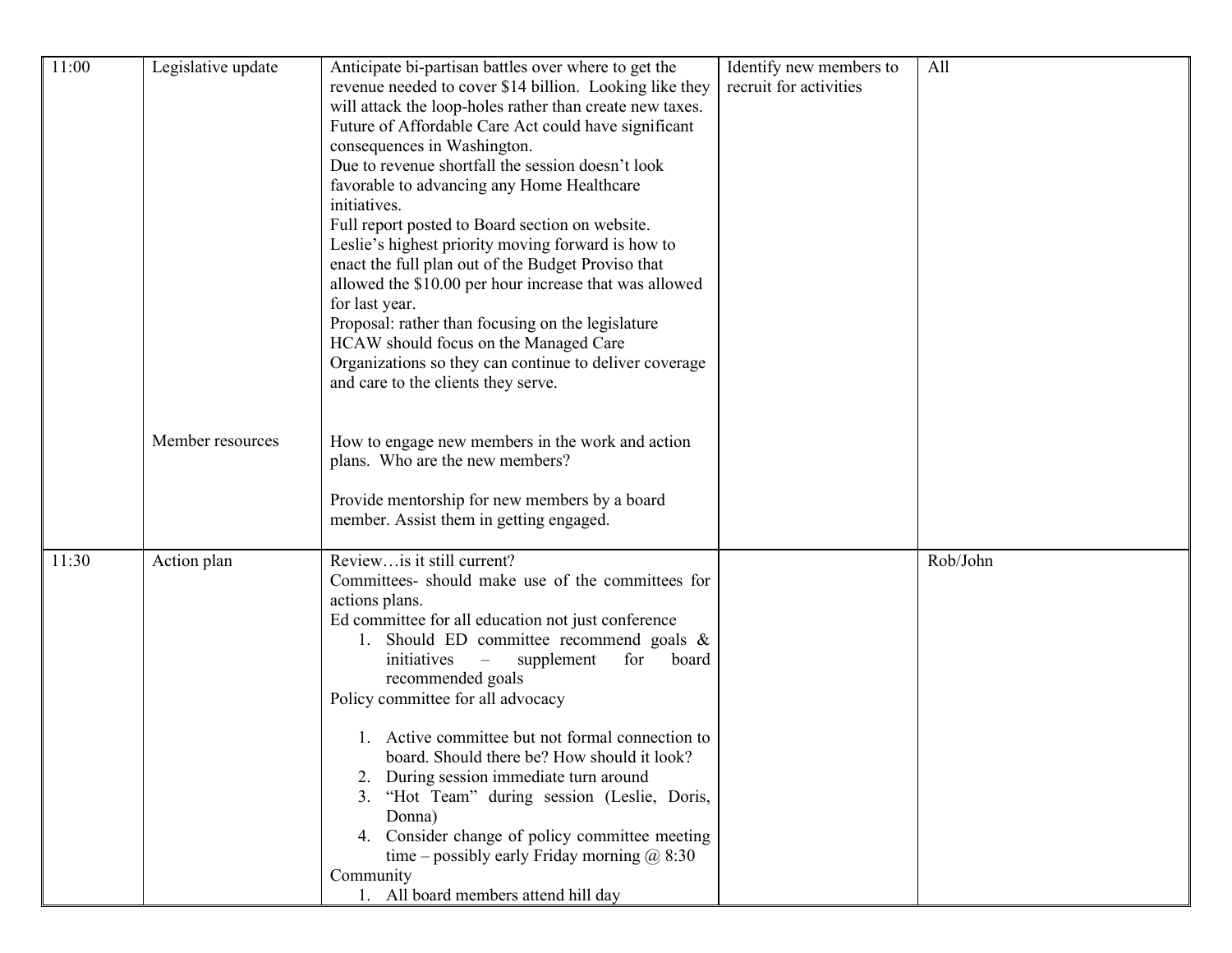|       |                                  | 2. T-shirts for HCAW PAC \$<br>Research laws around $501c(6)$<br>3.<br>4. Consider events to raise \$ for PAC                                                                                  |                                                                       |     |
|-------|----------------------------------|------------------------------------------------------------------------------------------------------------------------------------------------------------------------------------------------|-----------------------------------------------------------------------|-----|
| 12:00 | <b>Break</b>                     |                                                                                                                                                                                                |                                                                       |     |
| 12:30 | Retreat action plan<br>follow up | What needs to be added, included and expanded on<br>Use google docs for updates<br>Need due dates for items to be done/contributed.<br>Melissa to set up google docs with retreat action plan. | Fine tune the action plan<br>and determine how to<br>keep it updated. | Rob |
| 2:00  | Adjourn                          | <b>Next meeting</b><br>Conference call 12/9 8-9:30am to resolve action plan<br>items                                                                                                           |                                                                       | Rob |